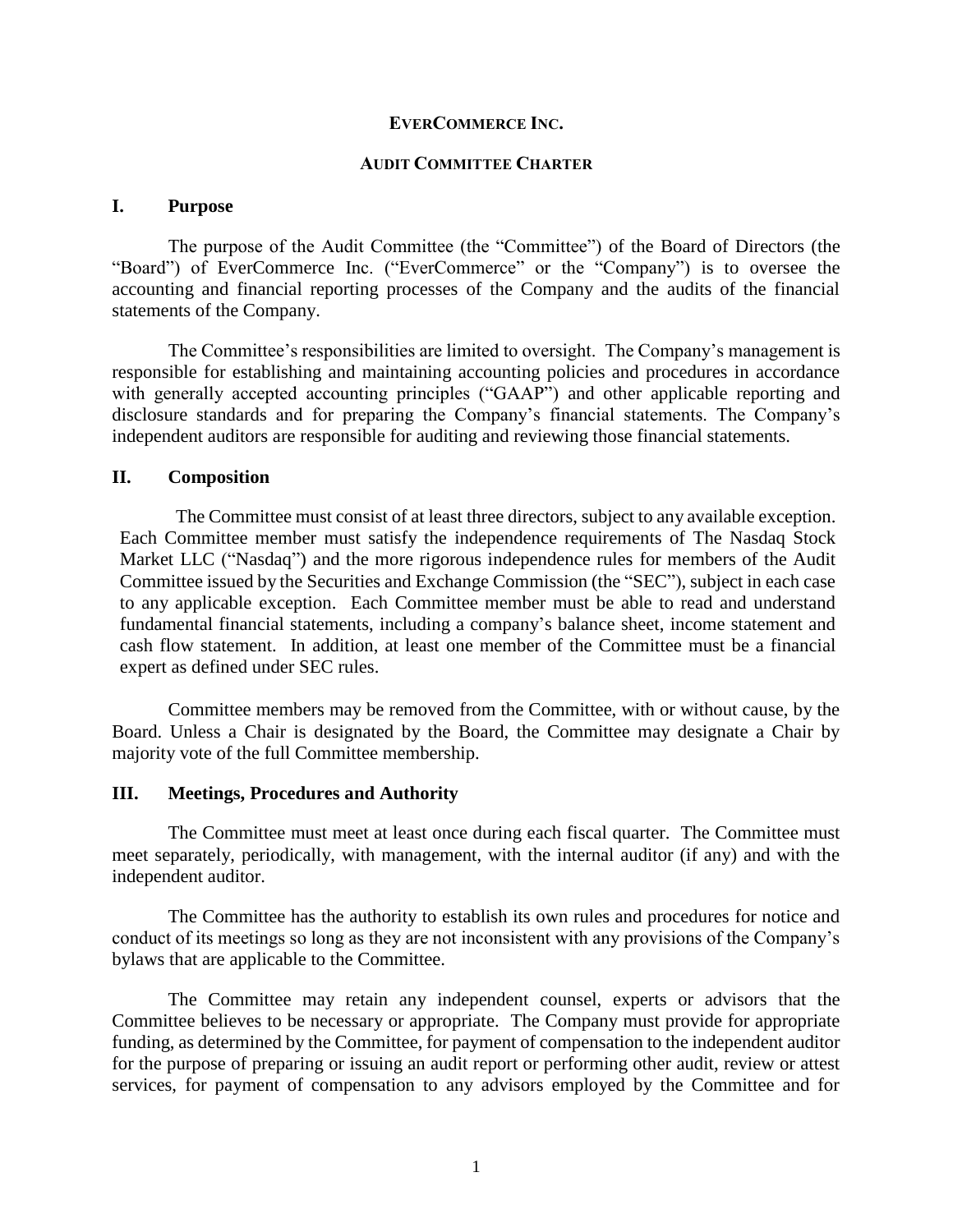payment of ordinary administrative expenses of the Committee that are necessary or appropriate in carrying out its duties.

In addition to the duties and responsibilities expressly delegated to the Committee in this Charter, the Committee may exercise any other powers and carry out any other responsibilities consistent with this Charter, the purposes of the Committee, the Company's bylaws and applicable Nasdaq and SEC rules.

The Committee may conduct or authorize investigations into any matters within the scope of the duties and responsibilities delegated to the Committee.

## **IV. Duties and Responsibilities**

### *Interaction with the Independent Auditor*

1. *Appointment and Oversight*.The Committee is directly responsible for the appointment, compensation, retention, oversight of the work and assessment of qualifications, performance and independence of our independent auditor (including resolution of any disagreements between Company management and the independent auditor regarding financial reporting) and any other registered public accounting firm engaged for the purpose of preparing or issuing an audit report or related work or performing other audit, review or attest services for the Company, and the independent auditor and each such other registered public accounting firm must report directly to the Committee. The Committee, or the Chair of the Committee, must pre-approve any audit and non-audit service provided to the Company by the independent auditor, unless the engagement is entered into pursuant to appropriate preapproval policies established by the Committee or if such service falls within available exceptions under SEC rules.

2. *Annual Report on Independence*. The Committee must ensure that the independent auditor prepares and delivers, at least annually, a written statement delineating all relationships between the independent auditor and the Company, must actively engage in a dialogue with the independent auditor with respect to any disclosed relationships or services that, in the view of the Committee, may impact the objectivity and independence of the independent auditor, and, if the Committee determines that further inquiry is advisable, must take appropriate action in response to the independent auditor's report to satisfy itself of the auditor's independence.

### *Annual Financial Statements and Annual Audit*

3. *Audit Problems.* The Committee must discuss with the independent auditor any audit problems or difficulties and management's response.

4. *Form 10-K Review.* The Committee must review and discuss the annual audited financial statements and related disclosures as well as critical accounting policies with management and the independent auditor, including the Company's disclosures under "Management's Discussion and Analysis of Financial Condition and Results of Operations."

5. *Audit Committee Report.* The Committee must provide the Company with the report of the Committee with respect to the audited financial statements for inclusion in each of the Company's annual proxy statements.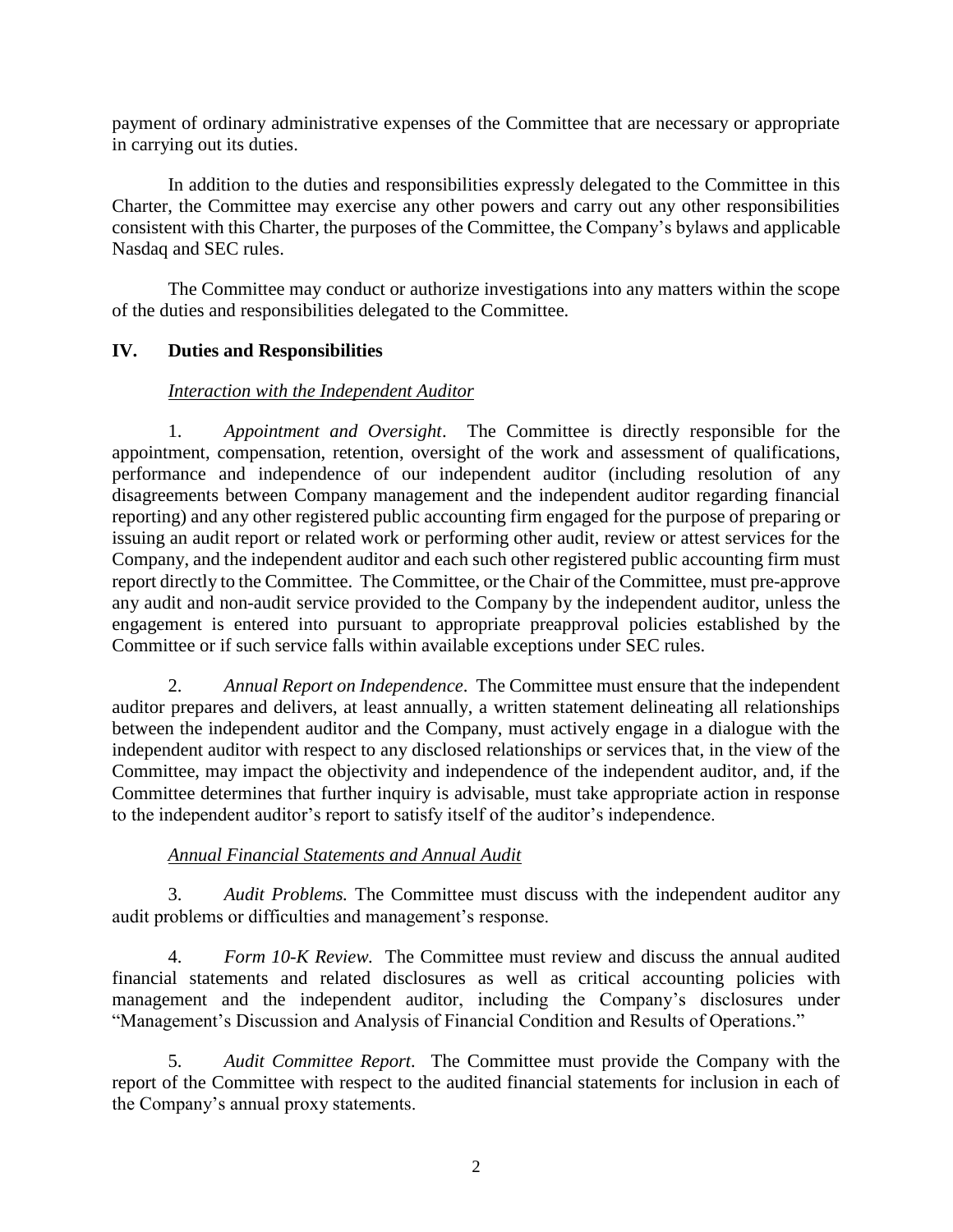### *Quarterly Financial Statements*

6. *Form 10-Q Review.* The Committee must review and discuss the quarterly financial statements with management and the independent auditor, including the Company's disclosures under "Management's Discussion and Analysis of Financial Condition and Results of Operations."

# *Other Duties and Responsibilities*

7. *Review of Earnings Releases.* The Committee must review and discuss the Company's earnings press releases, as well as financial information and earnings guidance provided to analysts and rating agencies.

8. *Risk Assessment and Risk Management.* The Committee must review the Company's policies with respect to risk assessment and risk management, including with respect to financial and cybersecurity-related risks.

9. *Internal Control Over Financial Reporting*. The Committee must review the adequacy of the Company's internal control over financial reporting.

10. *Hiring of Independent Auditor Employees.* The Committee must set clear hiring policies for employees or former employees of the Company's independent auditor.

11. *Complaint Procedures.* The Committee must establish procedures for the receipt, retention and treatment of complaints received by the Company regarding accounting, internal accounting controls or auditing matters, and for the confidential and anonymous submission by Company employees of concerns regarding questionable accounting or auditing matters.

12. *Review of Related Person Transactions.* The Committee must review all related person transactions as defined by Item 404 of Regulation S-K on an ongoing basis and all such transactions must be approved or ratified by the Committee.

13. *Compliance*. The Committee must periodically consider and discuss with management and the independent auditor the Company's Code of Conduct and Ethics (the "*Code*") and the procedures in place to enforce the Code. As part of this responsibility, the Committee shall review and, in its discretion, approve any waivers of the Code or conflicts of interest under the Code. In addition, the Committee shall periodically consider and receive reports from management regarding compliance with the Company's policies pertaining to data privacy and security, anti-corruption, anti-fraud, insider trading, Regulation FD, related persons and other relevant Company policies.

14. *Reports to the Board of Directors.* The Committee must report regularly to the Board regarding the activities of the Committee.

15. *Committee Self-Evaluation*. The Committee must periodically perform an evaluation of the performance of the Committee.

16. *Review of this Charter.* The Committee must annually review and reassess this Charter and submit any recommended changes to the Board for its consideration.